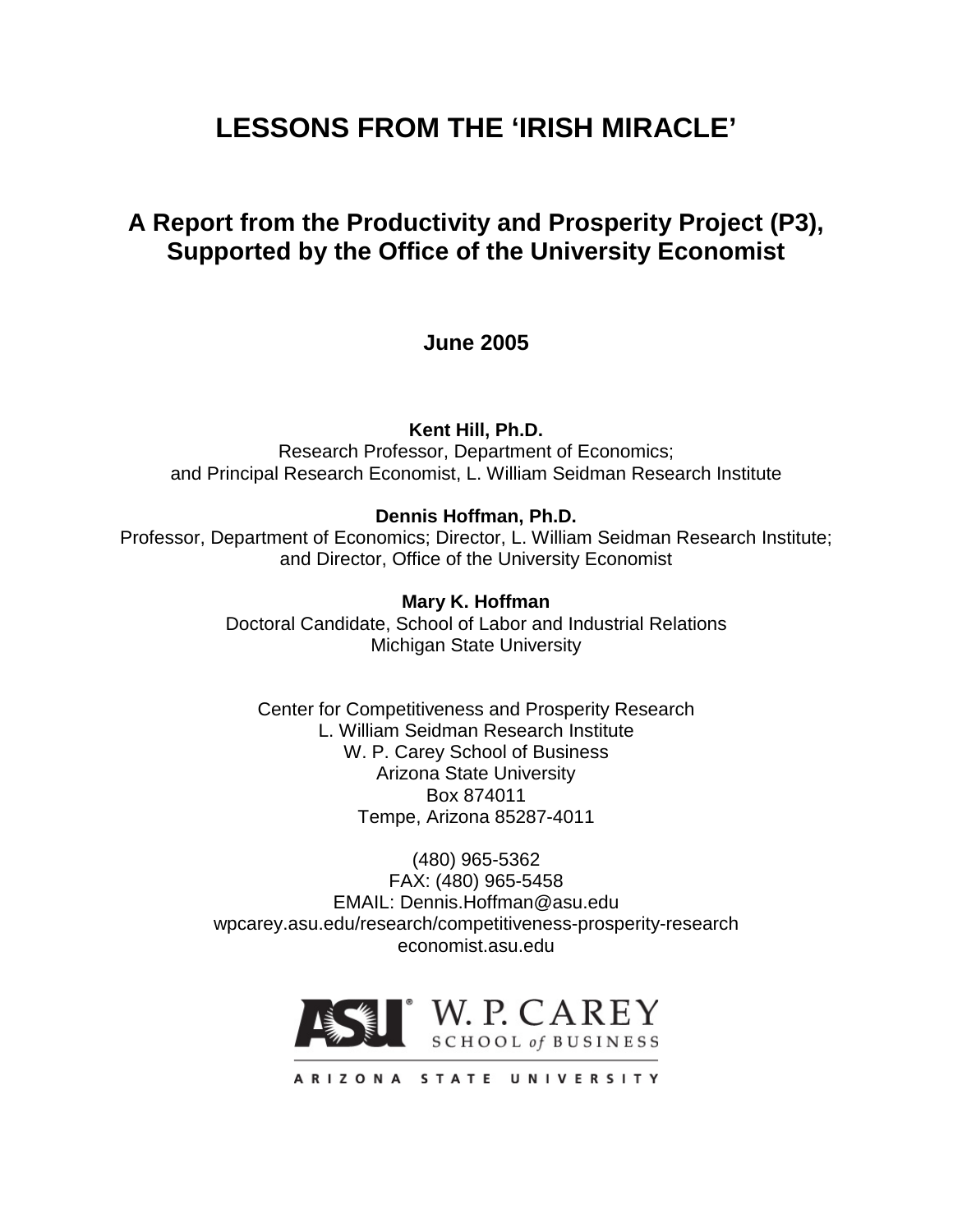# **TABLE OF CONTENTS**

| Lessons From the Irish Experience                  |    |
|----------------------------------------------------|----|
| Convergence Facts                                  | 2  |
| Irish and Asian Miracles Compared                  | 2  |
| A Framework for Analyzing Competitiveness          | 4  |
| Creation of a Strong Industrial Core               | 6  |
| The Apple Story                                    | 6  |
| Ireland Today and Tomorrow                         | 6  |
| Ireland and Arizona: Comparisons and Opportunities | 8  |
| Opportunities for an "Arizona Miracle"             | 9  |
| The Role of Government                             | 9  |
| Conclusions                                        | 12 |
| References                                         | 13 |

# **LIST OF TABLES**

| 1. Population in 2002                                                                | 14 |
|--------------------------------------------------------------------------------------|----|
| 2. Value of GNP                                                                      | 14 |
| 3. Gross Product Per Capita and Per Employee                                         | 15 |
| 4. Estimated Total Labor Force and Number of Persons at Work in the Main Branches of | 15 |
| <b>Economic Activity</b>                                                             |    |
| 5. Unemployment Rates                                                                | 16 |
| 6. Trade Union Participation Rates                                                   | 16 |
| 7. Education Statistics                                                              | 16 |
| 8. R&D Expenditures at Universities                                                  | 18 |

# **LIST OF FIGURES**

| 1. Diamond of National Advantage |  |
|----------------------------------|--|
|----------------------------------|--|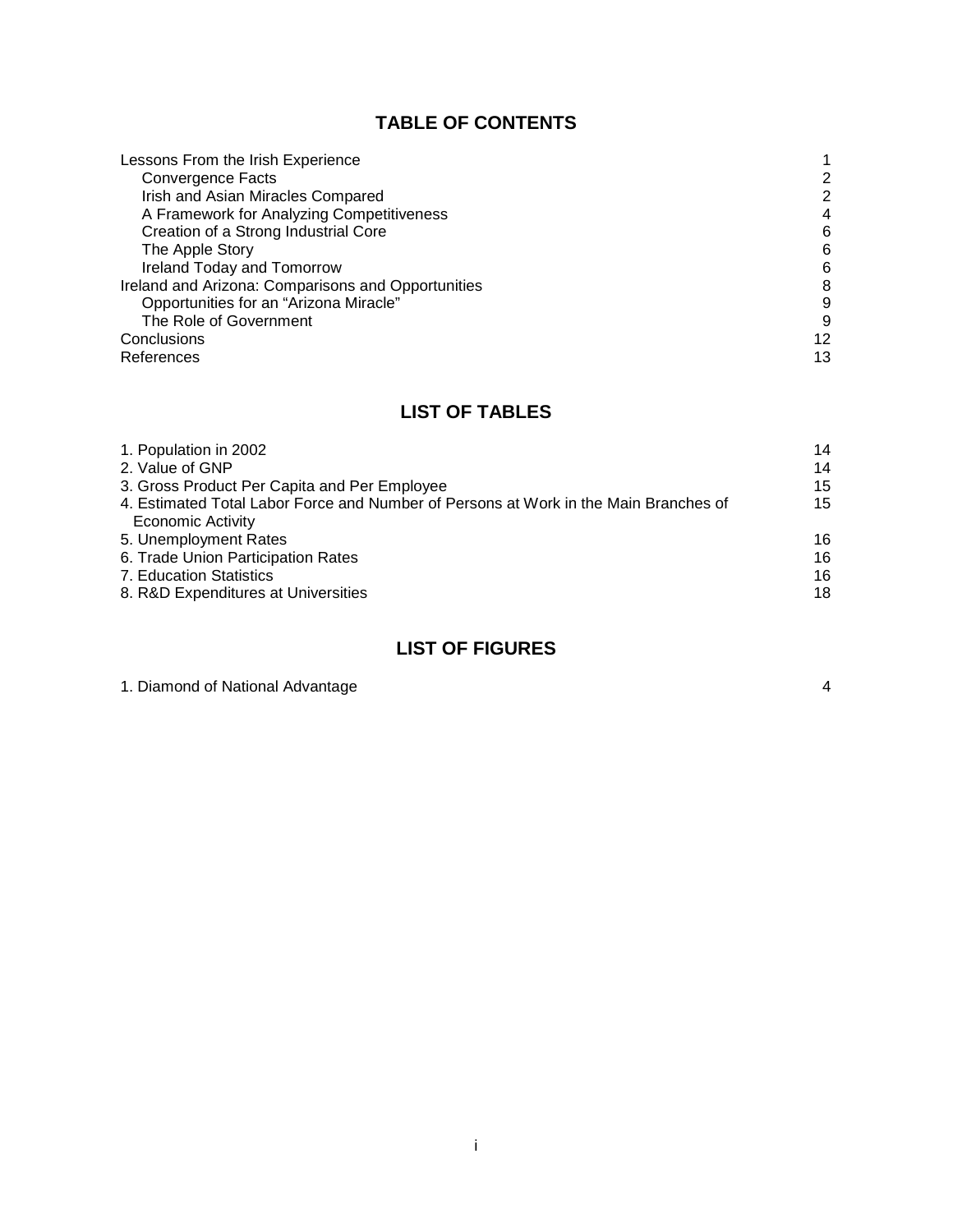### **LESSONS FROM THE IRISH EXPERIENCE**

In 1987 Irish GDP per person was 69% of the EU average (adjusted to EU 15); by 2003, it had reached 136%. Unemployment fell from 17% in 1987 to 4% in 2003; and government debt shrank from 112% of GDP to 33%. Annual GDP growth in the decade of the 1990s averaged a tigerish 6.9%. Perhaps even more impressive, after a downward blip coinciding with the American and, especially, the information-technology (IT) slowdowns in 2001-02, the economy is bouncing back: growth both this year and next is expected to be around 4-5%. (*The Economist*, October 14, 2004).

In recent years Ireland has made a remarkable transition. In 1987 it was Europe's worst performing economy. Today it is Europe's best performing economy. While the drivers behind this phenomenal change are many, there is no doubt that policy and investment decisions and "corporatist" social partnerships with business and industry played key roles. In the 1980's government sent clear signals that Ireland would offer a business climate that was "business friendly while making strategic investments that improved the quality of the workforce and helped stem the tide of out-migration than had limited growth. This commitment to strategic investments continues to today in Ireland and focus on nurturing science-based industries is at the center of the strategy. Ireland has become a resilient and powerful economy in a matter of decades, groomed a workforce that is the envy of nations around the world and have become a powerhouse of the knowledge economy, ranking number one in their proportion of creative class workers.

Professor James Burnham sums up the Irish miracle in a simple statement: "Fortune favors the well prepared." While market forces and factor endowments beyond a country's control have often been used to explain the pattern of internationalization and global investment, foresight and strategic policy decisions have a significant role to play in driving the competitive success of a country. Was Ireland simply the recipient of good fortune? The policy decisions that placed Ireland in the position to reap the benefits of growth and prosperity were key ingredients. The Industrial Development Authority(IDA) was essential in persuading Ireland's Regional Technical Colleges to emphasize programs in electrical engineering and information technology, so that by 1993 the share of science and technical graduates in the 25-to-34 age group of the labor force in Ireland was the highest of all OECD countries.

Ireland's excellence in telecommunications is a perfect example of the role of strategic public and private sector investments in creating economic growth and vitality in high-tech industries. Ireland made a deliberate policy choice in the early 1980s to invest heavily in communications infrastructure. In a matter of several years the telecommunications industry transitioned from a lumbering inefficient state-owned enterprise, which delivered comparatively inferior service, to a "self financing" state enterprise responsible for massive improvements in Ireland's telecommunications infrastructure. The lesson here is not telecommunications per se, nor is it even the structure of a Telecom Ireann: It is the potential for gains derived from strategic privateor public-sector investments, and that these investments can provide the triggers for changing macroeconomic growth trajectories.

We can draw many lessons from the "Irish Miracle." Chief among these is that there must be an impetus—a targeted investment strategy coupled with key policy initiatives aimed at growth and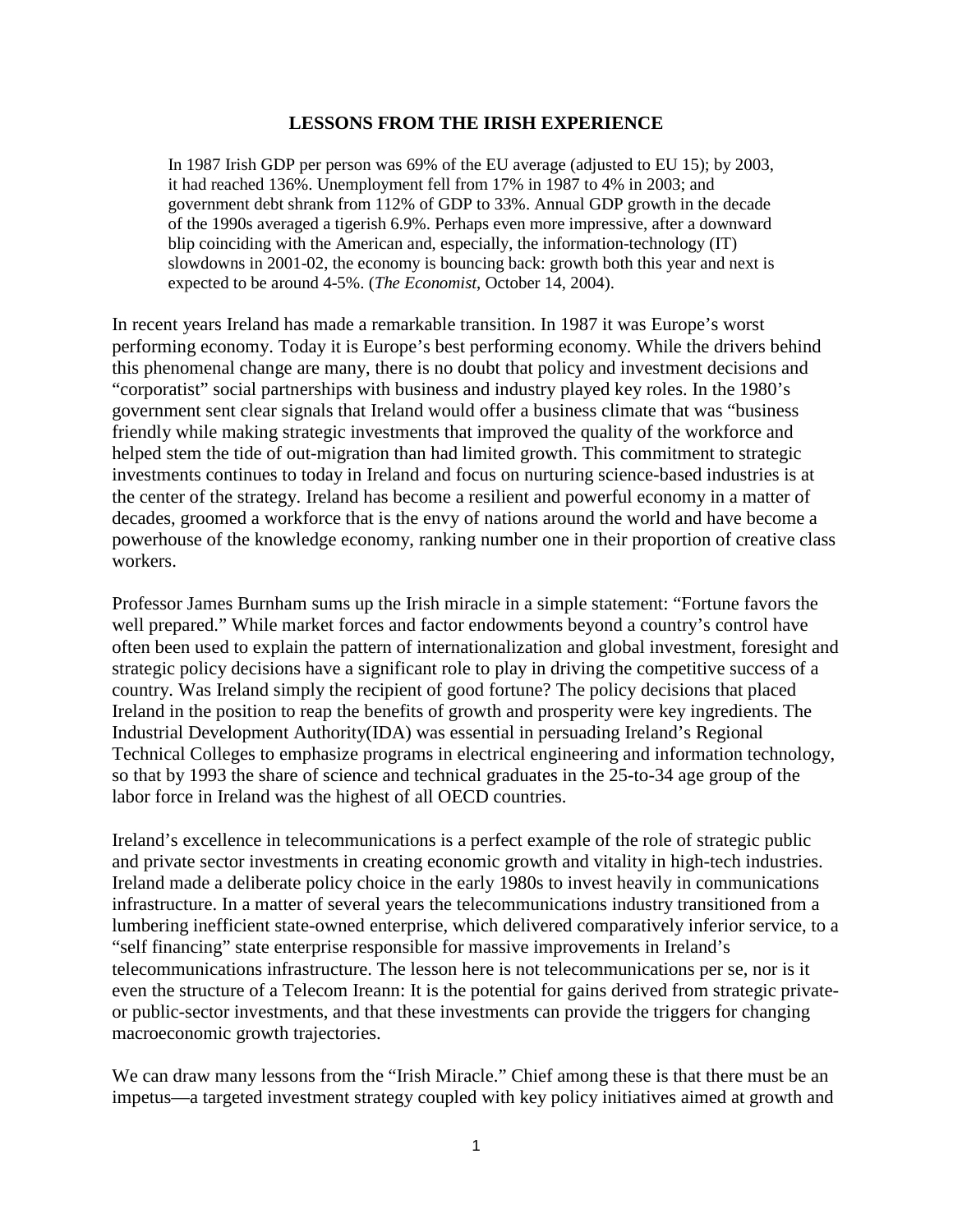development in promising industries—in order to bring about the kind of radical turnaround Ireland experienced.

# **Convergence Facts**

For most of the postwar period, Ireland had been one of Europe's most serious economic underperformers. Per capita Gross Domestic Product in Ireland was only 66 percent of the European Union average in 1960, and by 1987 it was still only 69 percent of the EU average. Then, beginning in the late 1980s, Ireland started to catch up. GDP growth in the 1990s averaged almost 7 percent per year. By 2003, Ireland's per capita GDP was 136 percent of the EU average. $<sup>1</sup>$  $<sup>1</sup>$  $<sup>1</sup>$ </sup>

It is no surprise that Ireland has closed the gap in living standards with the rest of Europe. Economic theory suggests that living standards in different regions should converge over time, provided that institutions are in place to support markets and the regions are open to trade, investment and labor flows. Ireland long has had institutions that would support a market economy, including the rule of law, respect for private property, high quality public administration and a well-developed financial system. During the 1960s, Ireland moved away from protectionism, unilaterally reducing tariffs and encouraging foreign investment. Ireland joined the European Economic Community in 1973. Educational attainment was also rising as a result of universal adoption of free secondary education instituted in 1967. All of the preconditions for convergence were in place as early as the 1970s. What is puzzling about Ireland is that it did not catch up with the rest of Europe sooner.

## **Background – Irish Convergence**

 $\overline{a}$ 

What seems to have been most important in postponing economic convergence in Ireland was unusually poor fiscal policy from 1973-1986. Unfavorable world financial developments in the early 1980s pushed Ireland further into fiscal calamity. Driven by a desperate need to avoid a full-scale debt crisis, the incoming government in 1987 enacted the biggest spending cuts Ireland had seen in 30 years. The primary budget deficit was eliminated in 1987 and the debt-to-GDP ratio started falling. With macroeconomic stability restored, the stage was set for rapid long-term economic growth in Ireland.

# **Irish and Asian Miracles Compared**

The high rates of economic growth sustained by Ireland over the past decade are without parallel in recent Western economic history, but they are reminiscent of the exceptionally high growth rates recorded by Hong Kong, Korea, Singapore and Taiwan (the "Asian Tigers") from the mid-1960s through the early 1990s and, more recently, by China. From an economic accounting

<span id="page-3-0"></span><sup>&</sup>lt;sup>1</sup> Statistics on GDP exaggerate the growth in living standards in Ireland. An unusually large share of production in Ireland takes place in foreign-owned companies. Much of the income generated by these companies is repatriated in the form of profits to head offices in other countries. There is also evidence that many multinationals with highly valuable patents and trademarks (including soft-drink concentrate producers and software manufacturers) use transfer pricing schemes to recognize a high share of their global profits in Ireland where corporate tax rates are low. After adjusting for international income flows, Ireland's GNP (a measure of the income actually received by Irish nationals) is only three-quarters as large as its GDP. Nevertheless, GNP per capita has also been growing rapidly in Ireland over the past fifteen years, and even by this measure, Ireland is now roughly at parity with the EU, a sharp reversal from it's position prior to 1990.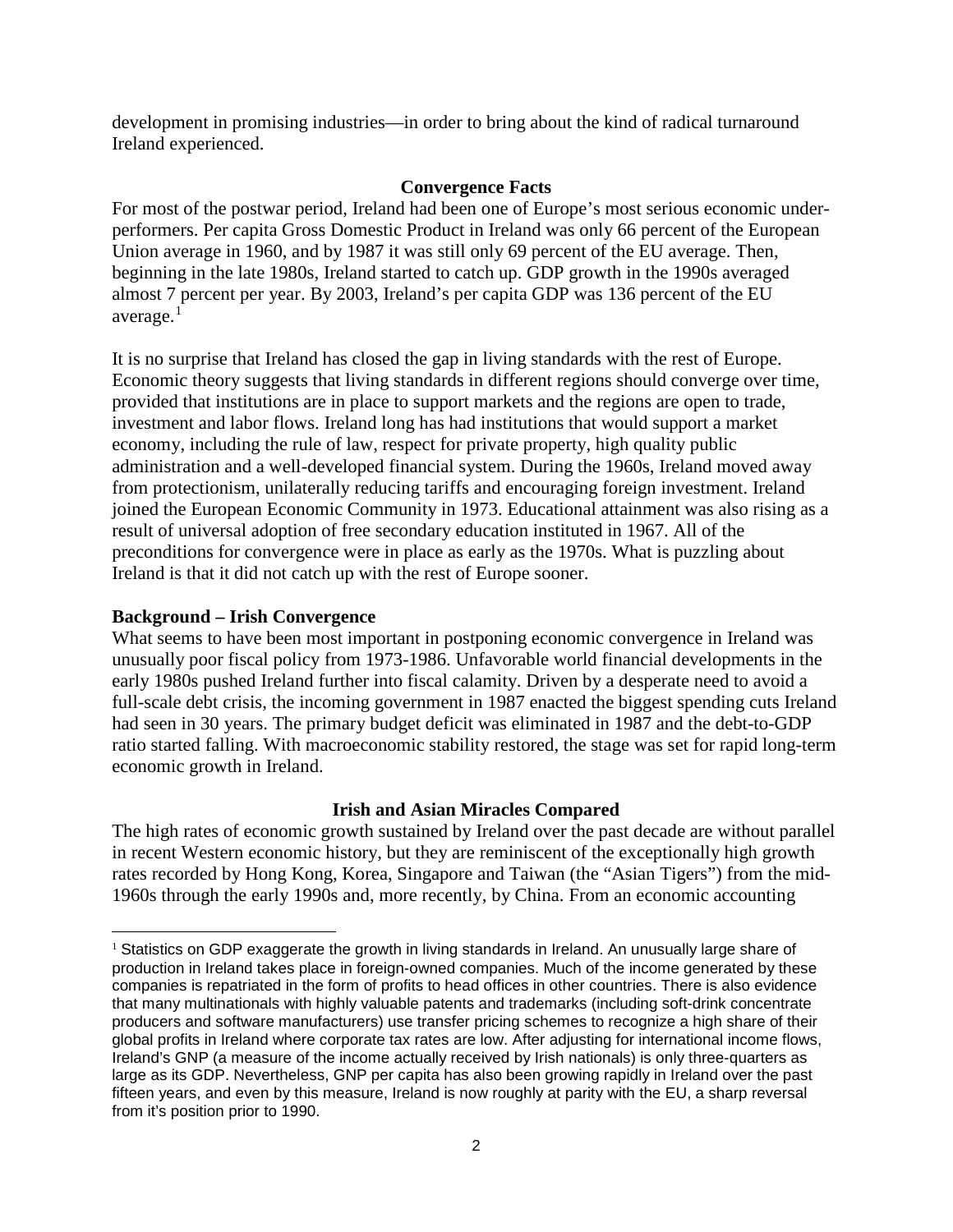perspective, the extraordinary growth in per capita GDP experienced by the East Asian countries was largely the result of rising output per worker or productivity. Output per worker increased because of high rates of capital investment (financed by large pools of national saving) and residual productivity gains that presumably reflect improvements in technology and work processes. In Ireland, on the other hand, the extraordinary growth seems to have been mostly the result of a rise in the employment to population ratio.

The simple story is that the rise in Ireland's per capita GDP was made possible by a rise in the employment-to-population ratio.<sup>[2](#page-4-0)</sup> The nation's unemployment rate fell from a high of 17 percent in 1987 to around 4 percent today. There also was a substantial increase in labor force participation, especially among women. Some of the increase in labor force participation may have been due to supply factors (i.e., a new generation of women more oriented to working and less to having children). But the bulk of the rise in the share of the population employed is thought to have been demand-driven. The Irish economy simply generated more jobs—partly because a combination of lower taxes and nominal wage restraint improved the competitiveness of Irish labor and partly because of a boom in employment opportunities at export-based, foreign-owned companies.

Foreign-owned companies played a huge role in Ireland's economic revival. Surveys by the government business development agency Forfas suggest that nearly 70 percent of employment gains in the 1990s took place in foreign-owned companies. Almost half of the job gains took place in internationally traded financial services. An important part of this activity is the "back office" work for major international banks. Employment in export-based manufacturing has grown in Ireland, in contrast to declines registered in many OECD countries. Most of this employment growth has been in modern, high-tech industries such as electronics, pharmaceuticals and medical devices where foreign-owned firms account for 90 percent of output.

Ireland has long been an attractive destination site for Foreign Direct Investment and was beginning to attract an increasing share of U.S. manufacturing FDI during the 1970s. U.S. multinationals have been attracted to Ireland for many reasons: an English-speaking work force, common law traditions, a low corporate tax rate and guaranteed access to EU markets. Predictably, FDI inflows fell off during Ireland's period of economic malaise and began to return once the Irish government got its fiscal house in order. But the extent of the boom in Ireland's foreign sector goes well beyond cyclical recovery. Ireland's economy was aided by external developments that involved a favorable coincidence of its comparative strengths and shifts in global technologies. With an existing base of production, Ireland was well positioned to benefit from the global boom in Information Technology and pharmaceutical manufacturing production. With a well-developed telecommunications infrastructure and a rapidly growing young, English-

 $\overline{a}$ 

<span id="page-4-0"></span> $2$  Capital formation does not appear to be a root cause of Ireland's success, which indicates that the gains are not the result of increased productivity but rather the deployment of labor resources that had long been underutilized. Because of a drop in public sector capital spending, gross domestic capital formation fell from a high of 30 percent of GDP in 1979 to an average of only 17 percent of GDP over the period 1986-1995. Once adjustments are made to account for a handful of manufacturing industries for which measured outputs may have been manipulated by transfer pricing, there are no dramatic productivity gains apparent in Irish manufacturing.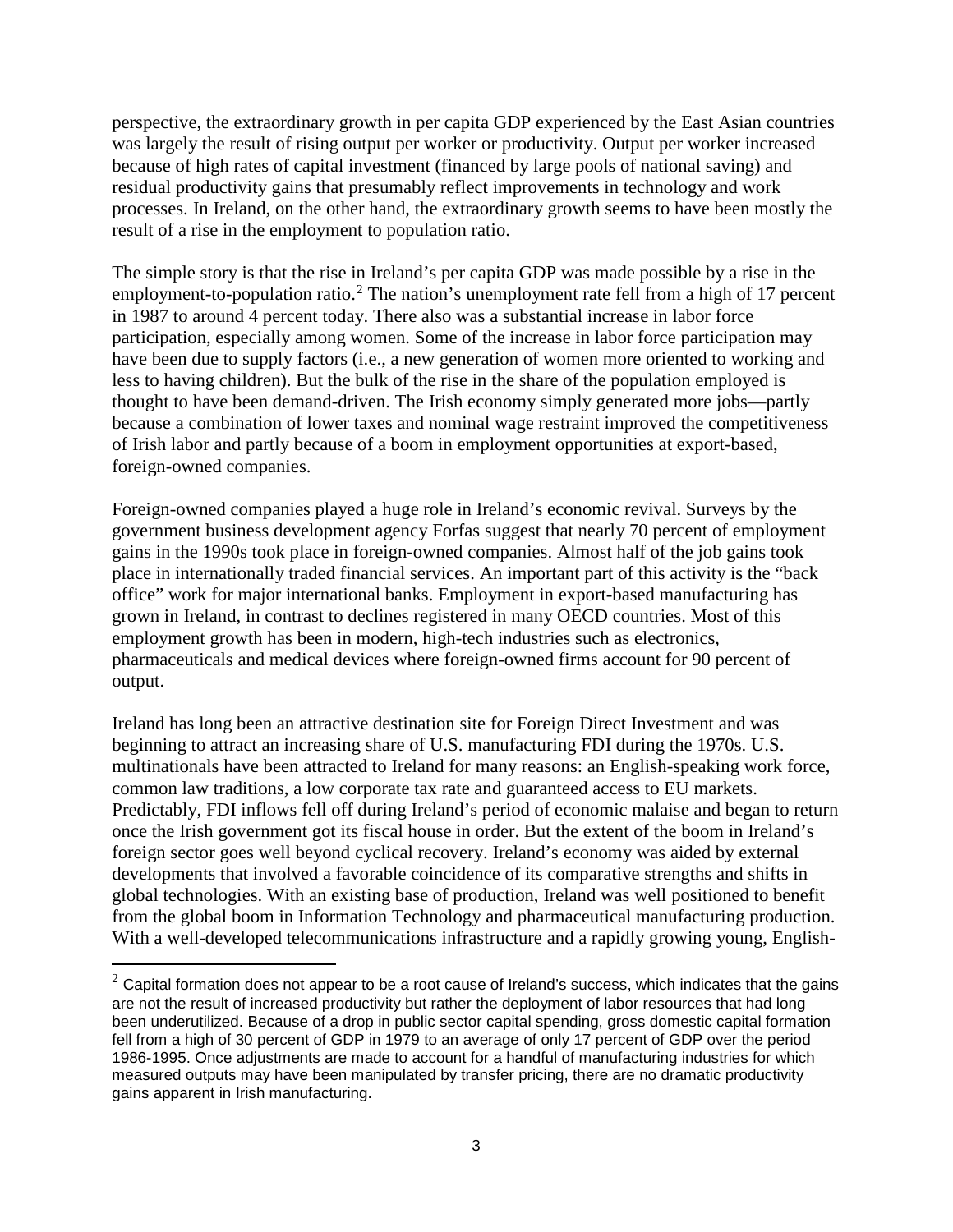speaking, educated work force, Ireland was a natural place to source IT jobs such as computerassisted call centers and more sophisticated financial services.

# **A Framework for Analyzing Competitiveness**

Professor Michael Porter explains, in his Diamond of National Advantage framework (see Figure 1), the factors that contribute to the competitiveness of a country. The framework is useful in understanding the "Irish Miracle" and determining whether Arizona is poised to experience a similar shift in growth trajectory. Porter proposes that these four country/region specific factors — Firm Strategy, Structure and Rivalry, Demand Conditions, Related and Supporting Industries, and Factor Conditions — influence the firm-level ingredients for national competitive advantage.

Demand Conditions refer to the nature of local consumption. Porter argues that to the extent that local consumers have sufficient buying power and demand sophisticated products, firms serving the local market may have an advantage in future export activities. This advantage is predicted because the demands of sophisticated local consumers force companies to develop superior products and also because local tastes and preferences may anticipate global trends. In light of recent research, which has found some empirical support for convergence in global consumer tastes and preferences, this argument is especially compelling.

Firm Strategy, Structure and Rivalry refers to the characteristics of firms currently operating within the country. Country-specific factors and institutional influences shape firm structure and



**FIGURE 1 DIAMOND OF NATIONAL ADVANTAGE**

Source: Porter, M. E. (1990). *The Competitive Advantage of Nations*.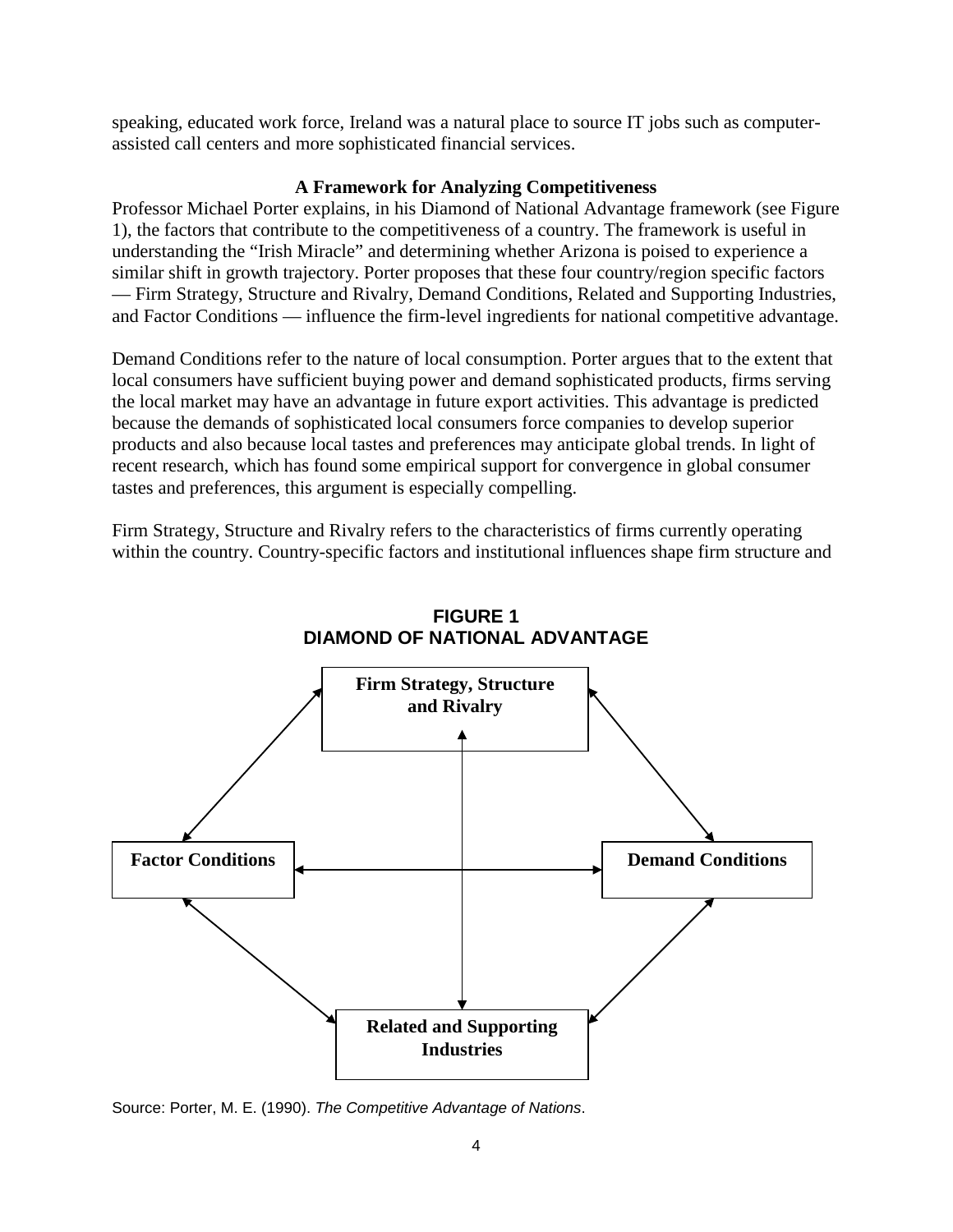strategy. While rivalry between firms is primarily driven by the competitiveness of the market, institutional forces such as taxes and tariffs can also affect the competitive climate businesses face. Firms prefer a low-rivalry environment so that they can extract greater rents through higher market share. However, in the long run, more intense rivalry is likely to be better for the economy as a whole because it creates pressure for continued innovation and growth.

Related and Supporting Industries refers to the competitiveness of input markets in a prospective country: The more competitive the market for inputs, the lower the cost of inputs to the firm. Additionally, firms benefit if input suppliers are also strong, globally competitive entities; risk is reduced because suppliers are not solely reliant on a single firm and the firm's supply chain is more efficient because prices and production technologies are determined through global competition. In his recent research, Porter has focused on the importance of industrial clusters and noted that positive spillover effects such as technology transfer, development of skilled labor and opportunities for strategic partnerships are increased when firms in related industries are clustered in a certain locale (Porter 1998).

Finally, Factor Conditions refers to a country's resources, such as skilled labor, capital inputs and technological base. The current stock of these factors is less important to national competitiveness than the ability for growth and renewal of these resources; in other words, having a highly skilled labor force today is less important to a country's long-run competitiveness than having the institutional machinery to continually upgrade skill levels. Porter also explains that deficiencies in factors are not necessarily detrimental to a firm's competitiveness, as the theory of comparative advantage would suggest. Deficiencies can create an innovation imperative that will in fact be a source of competitiveness.

The key firm-level ingredients are skill and resource availability, information used in strategic decision-making, the goals of individuals in companies, and the intensity of innovative pressures firms face. By changing the business climate, a country can influence firm behavior thereby optimizing for the country/region as a whole.

Ireland had several inherited advantages that helped fuel the growth trajectory shift. Ireland had a relatively young, dynamic labor pool, had suffered considerable out-migration that had the potential to be reversed and was culturally and structurally receptive to Foreign Direct Investment (FDI). From a policy perspective, several glaring anti-competitive policies were eliminated and taxes were reduced, but perhaps the overriding theme of government activity was the signal that it would no longer endure the fiscal crises that had prevailed for much of the 30 years immediately following World War II. Instead, fiscal policy would be stable, reliable, and decidedly pro-business in terms of *both* tax reform *and* support for education and training through the Regional Technical Colleges (RTC) and by providing key infrastructure support through investments in telecommunications.

Arguably one of the main attractors for the massive FDI in Ireland was the clear policy signals from the government and the IDA. Fiscal policy was crafted to support business expansion, policymakers sought and achieved trade union cooperation, not confrontation, and the IDA itself essentially served as an effective business and industry advocacy group. At the same time, educational attainment levels (graduation rates from high school and college) in the population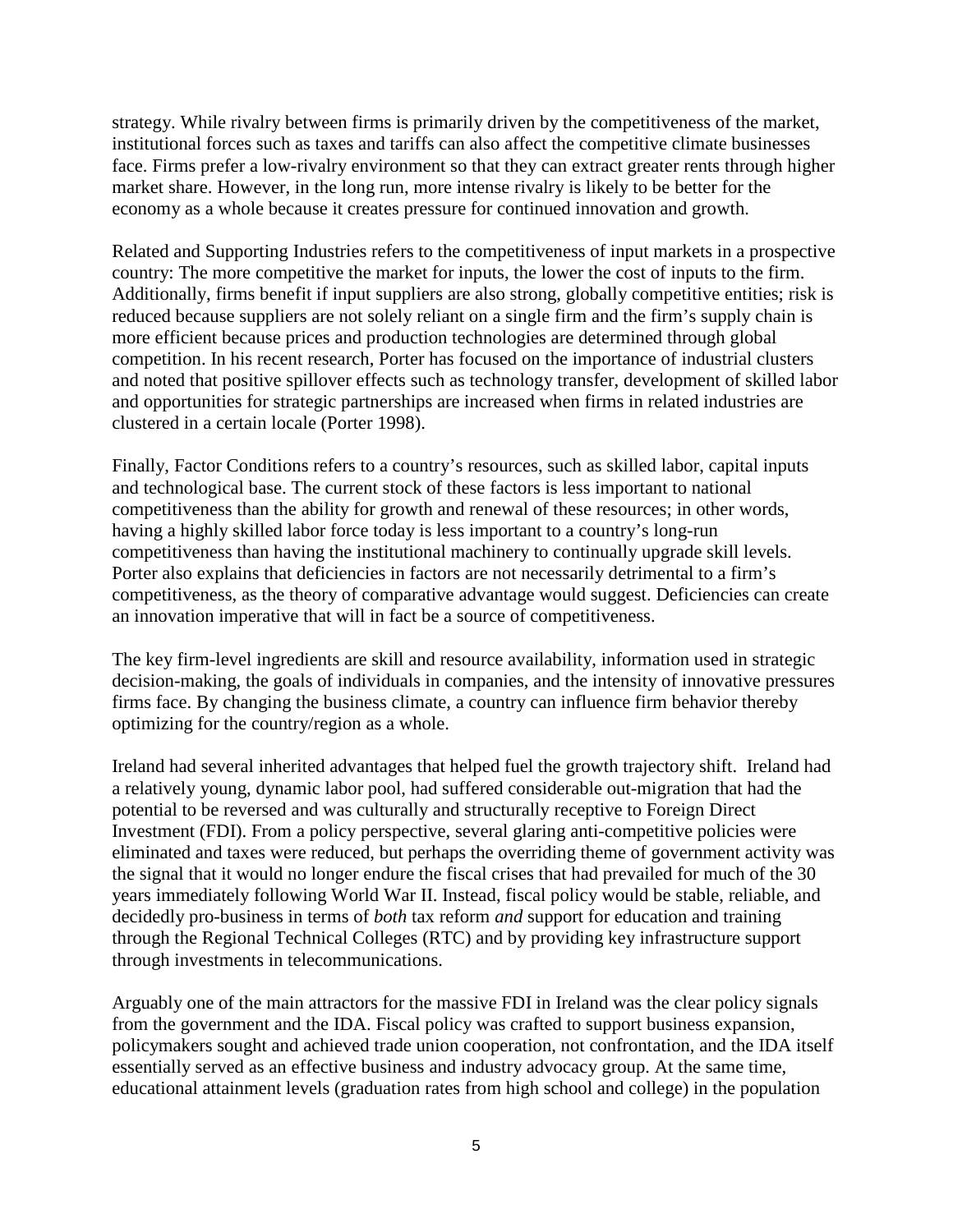roughly doubled from the prior generation as students recognized the potential for returns on their investment in education, and the tide of educated youth out-migration reversed course.

## **Creation of a Strong Industrial Core**

In the context of Porter's framework, there are distinct contributions to Ireland's success. Ireland had the advantage of proximity to a large and sophisticated European consumer market, which multinationals in the 1990s were clamoring to serve. Ireland took concerted steps to leverage the advantages afforded by its location. Ireland adopted policies that enabled MNCs to access highly attractive European markets and yet avoid complex institutional arrangements and high taxes. These policies also made input markets more competitive and upgraded skill levels to provide a high-quality labor force. Ireland was also able to create a critical mass of high-quality FDI.

Indeed, the secret to Ireland's attractiveness to capital investors is due in part to its successful courting and retention of a few key companies, which then spurred further investment. For example, Intel has invested \$5 million in a new plant west of Dublin in the Leixlip area, which is to be the company's largest semiconductor plant outside of the United States (*The Economist*, 2004). Additionally, Wyeth has elected to locate a world-class biopharmaceutical plant in Dublin, and Dell and HP Compaq also have made substantial investments in Ireland. Besides Ireland's dedication to the creation of a highly skilled work force and a low-tax, competitive business environment, Ireland made an important strategic move to retain Apple Computers in the late 1990s, which arguably played a notable role in moving the country away from low-skill manufacturing to attract these substantial high-tech investments in recent years.

### **The Apple Story**

In 1997, Apple Computers was one of the main employers in Cork, employing over 1,800 people, 90 percent of whose jobs were in manufacturing (*The Economist,* 2004). However, as the trend has been in other industrialized nations, these jobs were rapidly disappearing as other countries began to compete globally and erode Ireland's low-cost advantage. Rather than pull out of Ireland in favor of low-cost manufacturing alternatives, Apple chose to realign its valueadding chain and make Cork its primary European software development and support center (*The Economist*, 2004). Through targeted incentives, guaranteed skilled labor and favorable tax and industrial policy, Ireland has been able to succeed in retaining key companies like Apple, and this has communicated a signal to the rest of the business community that Ireland is not only business-friendly but also ripe for high-quality technological investment.

Yet, the Apple success can neither sustain future economic growth in Ireland nor ensure continued high-quality investment. To enjoy continued prosperity and advancement, Ireland must persistently pursue strategic partnerships with the business community and court highquality capital investment. Irish policymakers know this and are responding.

# **Ireland Today and Tomorrow**

Some skeptics have claimed that the Irish Miracle is a one-time event fueled by factors such as EU subsidies and employment of underutilized labor resources. However, Ireland, through recent concerted policy initiatives, has been building the proper infrastructure to prove otherwise.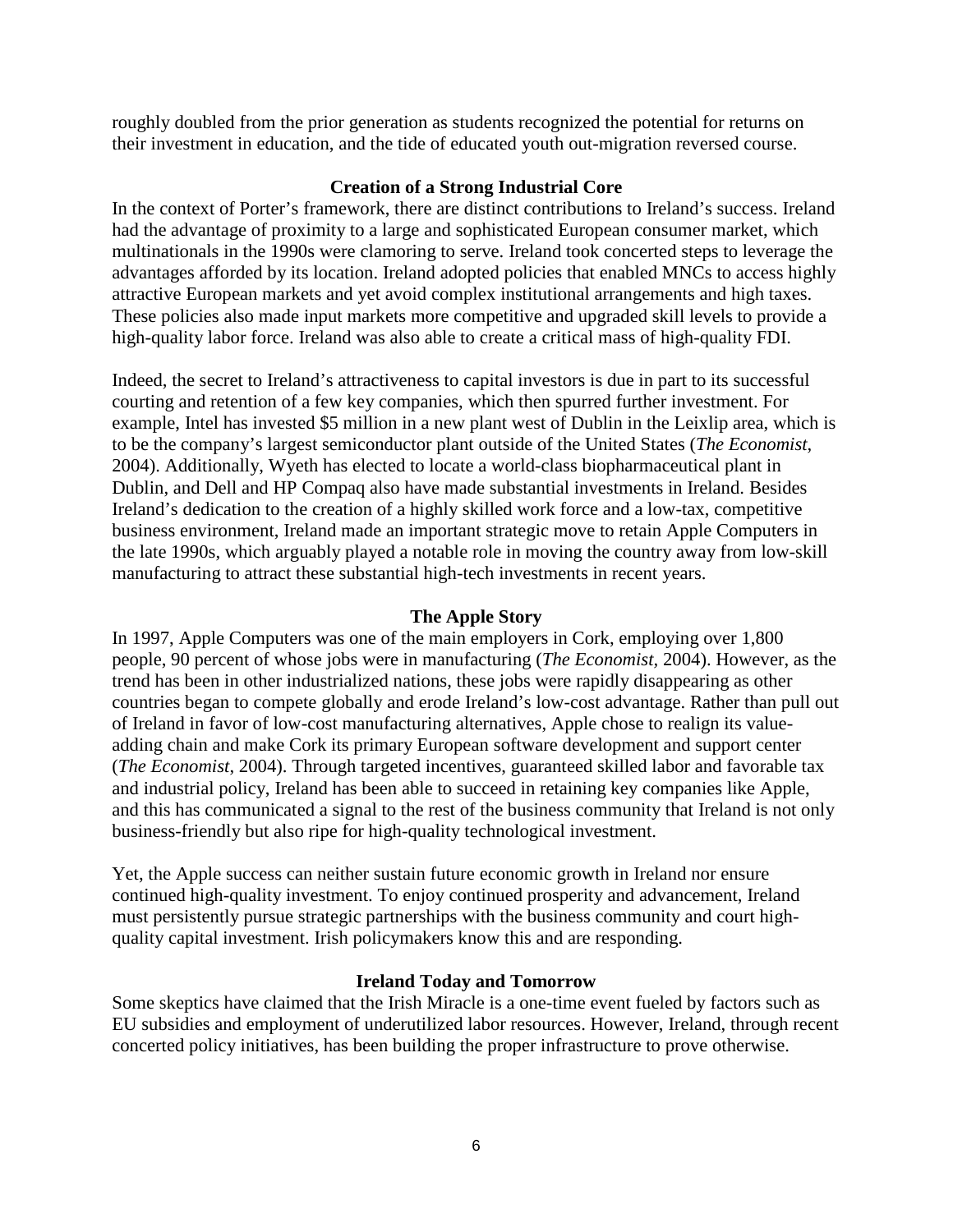Ireland in the 1980s was plagued with deficiencies in skilled labor and a history of severe economic depression. But, these deficiencies created an imperative for skill upgrade that led initially to an emphasis on science and technology in the education system and other strategic institutional investments. These investments, aimed at creating and sustaining a skilled labor force, positioned Ireland for growth and prosperity that became the Irish Miracle, and will continue to benefit Ireland as it matures into a more sustainable growth path.

In 2000, Ireland established the Science Foundation Ireland (SFI), which is charged with developing quality human capital (particularly in the areas of science and engineering), supporting innovation, and promoting partnerships between agencies and institutions (universities in particular) and business. SFI administers the country's Technology Foresight Fund and provides grants to support scientific research in areas such as biotechnology and information and communications technology. This fund consists of approximately \$735 million, with funding secured from the National Development Plan through 2006 in order to ensure Ireland's future as an internationally recognized research leader in these areas.

Investments in institutions such as SFI are helping Ireland to continue to advance into a thriving knowledge-based economy and reduce its economic reliance on manufacturing and agriculture. This shift guarantees higher-wage jobs for Irish workers and continued growth in the economy. Signs of the success of the SFI institutional arrangement already are apparent. SFI has succeeded in recruiting internationally renowned research talent. Recently, SFI-funded researchers have made strides in understanding diseases such as cancer and stroke, and this research has made waves in the international science community. Additionally, SFI has attracted investment from Bell Labs to establish a world-class engineering, manufacturing and value-chain research center in Ireland, and Siemens has established a new research facility at the Royal College of Surgeons in Dublin. Strategic partnerships between SFI and the business community have played a vital role in these and many other recent economic successes, and public support and funding commitment for excellence in science and technology research continues to attract matching private-sector investments.

Efforts like SFI stand in sharp contrast with the picture of Ireland just 20 years ago. These policies, crafted in a climate Honohan and Walsh describe as a "Corporatist Social Partnership," transmit clear signals to trade unions, domestic firms and MNCs investing in Ireland. Firms can enjoy abundant skilled labor and competitive labor markets. Moreover, institutional reforms have evolved as the result of cooperative efforts between government, business and labor. Investments in technology and science communicate the Irish commitment to long-run competitiveness and translate into a more attractive strategic opportunity for firms. Ireland's global policy position has forced existing companies to adopt a global mindset and strive for competitiveness on a global scale, and the creation of a competitive business environment has reinforced the integral role of innovation. Ireland's competitive labor market and skill pool, coupled with its targeted policy reforms and proximity to lucrative European consumer markets, has created a highly attractive investment opportunity for foreign capital and a competitive business environment with a focus on sustained global excellence in science and technology. These combined factors led to the sharp change in trajectory for the Irish economy, and position the Celtic Tiger for sustainable growth in the 21st century.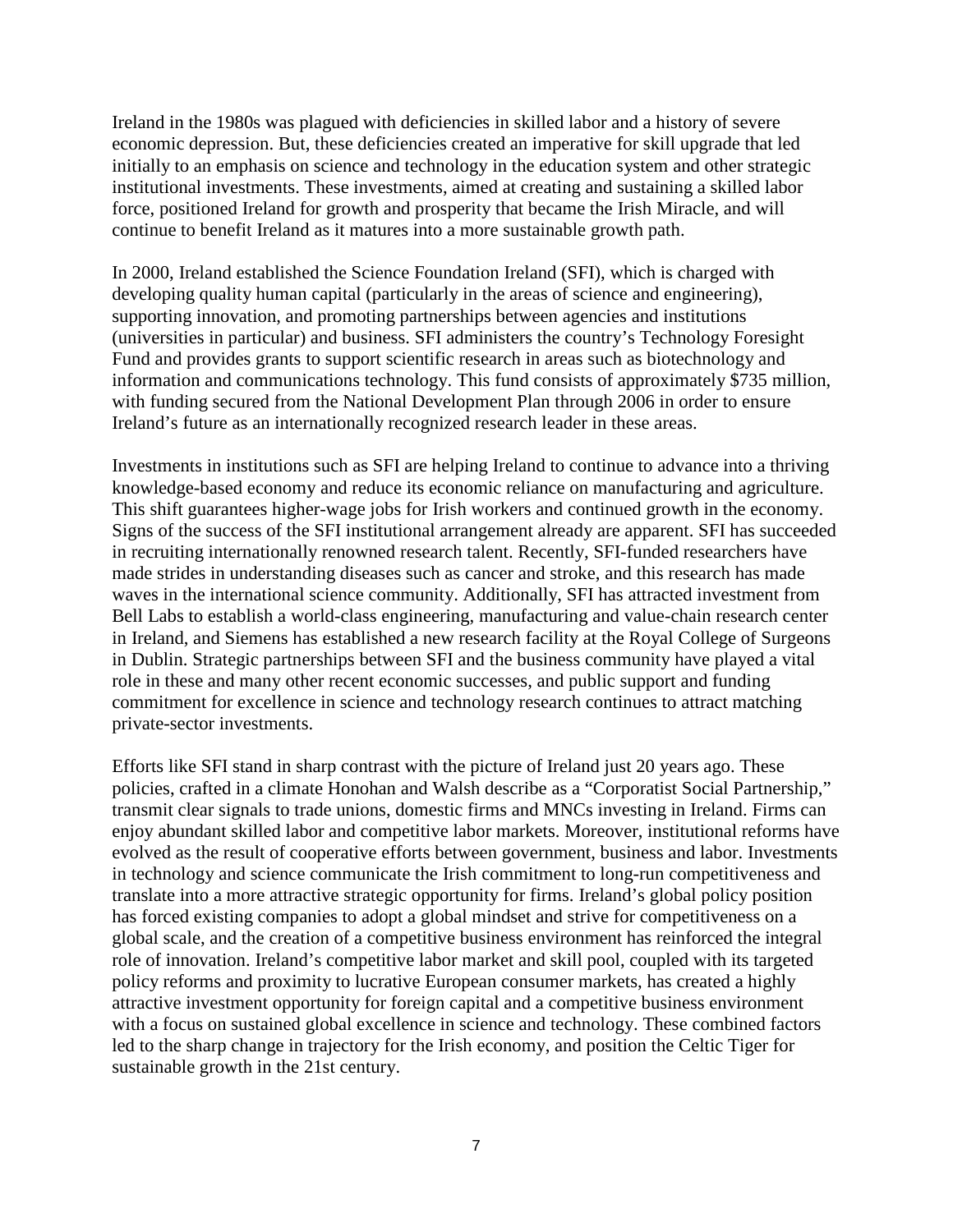# **IRELAND AND ARIZONA: COMPARISONS AND OPPORTUNITIES**

What can Arizona learn from Ireland? Is Arizona poised to shift growth trajectory in a similar fashion? How do the two economies compare today and over the last 20 years? Arizona can hardly be viewed as deficient in skilled labor or in the kind of financial strife that Ireland experienced in the early 1980's, yet there are some interesting parallels and lessons to be gleaned from a targeted comparison.

Demographically, the Republic of Ireland is only slightly larger than Maricopa County; the country's population is just under 4 million people, which is about 70 percent of the population of the state of Arizona (Table 1). Net immigration in 2002 was just over 40,000 in Ireland compared with 66,500 in Arizona. Positive net immigration is a recent phenomenon in Ireland. The average annual rate of growth in population lags that of Arizona over the last 17 years due to severe emigration in the late 1980s. Ireland's recent economic expansion has helped stem the tide of emigration. The rate of increase in the Irish economy has been very rapid since 1985, with average annual rates of nominal growth of GNP and GDP at 9.6 percent and 10.2 percent respectively, which exceeds the rate of nominal GSP growth in Arizona of 7.4 percent, a robust rate of nominal growth by U.S. standards over the last decade and a half (Table 2).

Perhaps a better measure of economic growth can be obtained by normalizing the output numbers for change in prices and relative size of the population or work force (Table 3). Real GNP per person soared at a rate of nearly 5 percent per annum since 1985 in Ireland and grew a robust 2.9 percent on a per-worker basis. In comparison, real GSP per person grew in Arizona by 1.3 percent and per worker by 1.2 percent over the same period. At the same time, the overall rate of employment growth in the two economies was remarkably similar (Table 4). The rate of job growth in Ireland just slightly exceeded that of Arizona on average since 1985, with the rate of service employment growing at 3.8 percent in both economies. Ireland was somewhat more successful in preserving jobs in Industry (manufacturing and construction) over the same period. Unemployment rates plummeted in Ireland over this period, falling from 16.3 percent in 1988 to 4.4 percent in 2003 (Table 5). Unemployment rates declined in Arizona as well, from 6.3 percent to 5.6 percent. Memberships in trade unions declined in Ireland over the same period (Table 6). But the decline was not nearly as large as the decline in unemployment rates.

Higher education attainment statistics for Ireland and the United States and Arizona in particular are quite similar (Table 7). The United States has slightly higher rates of college graduates than does Ireland, though Arizona and Ireland are quite similar in the proportion of college graduates in their respective populations. It is important to note however that the Irish education system is quite different from Arizona's. Irish students have more skilled trade education alternatives to the collegiate degree than do Arizonans, in part simply because of the larger role of trade unions and apprenticeship opportunities. Therefore, this statistic likely under-represents the skill level of the Irish work force. Additionally, the proportion of degrees awarded in science is sharply higher in Ireland than is observed in the United States or in Arizona. About one in four bachelor's degree recipients in Ireland is awarded in science while the share has slipped to 17.4% in the United States.

Research and Development expenditures at universities in Ireland are quite similar to those in Arizona when measured on a per capita basis, and converted to a common currency (Table 8).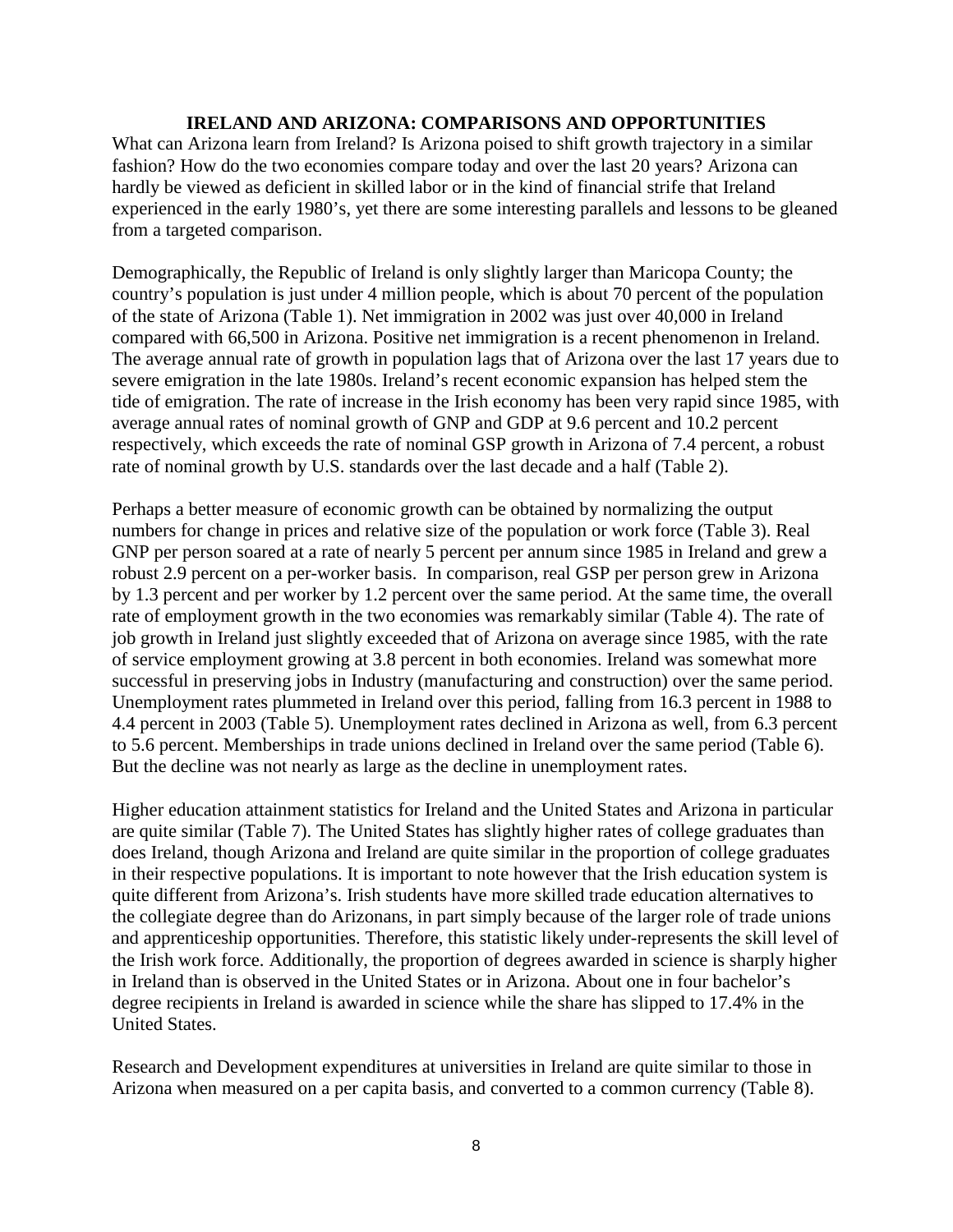However, after controlling for the number of students in Arizona universities, total R&D expenditures at Irish universities substantially exceed similar outlays at Arizona universities.

## **Opportunities for an "Arizona Miracle"**

Are there parallels between Ireland's path to success and opportunities that exist for Arizona? Ireland's proximity to European markets and the skilled labor deficiency were integral parts of the impetus for strategic policy interventions, institutional reforms, and key investments in competitive infrastructure. Like Ireland, Arizona is placed to serve a unique and sophisticated consumer market. Arizona simultaneously attracts a large number of retirees and young families in search of new opportunities because of its attractive climate, quality of life and sheer growth potential. The aging segment of the population will demand sophisticated health services and command a great deal of wealth with which to consume them. As a result, Arizona arguably faces a greater demand for health-care products and services than many other locales, and therefore is in a unique position to serve this market. As the worldwide population ages, demand for sophisticated health-care products and services will explode. If Arizona can capture the opportunity to develop innovative products and services to serve local demand, it may enjoy a competitive advantage in exporting these goods and services to the world market. Arizona could be a center of excellence for the research and development of biotechnology and health-care products and services if the optimal strategic policy decisions are made.

Similarly, the Phoenix metropolitan area sprawls across a desert basin and its explosive growth over the last decade has put added pressure on the West's already limited water and energy resources. Although impending shortages may be viewed as a deficient factor condition, as Porter explains they may also be a strategic advantage. Phoenix, and Arizona in general, faces an innovation imperative to secure future water and energy sources. Thus, the state should be a champion of innovative solutions to create stable and reliable water and energy sources to meet demand. This opportunity to develop viable solutions to resource shortages could uniquely place Arizona as a world leader in the future of natural resource management. As other locales face the shortages Phoenix soon will face, Phoenix businesses would have the opportunity to export their technologies and solutions and capitalize on research and development necessitated by Arizona's deficient water and energy supply. Growth will not be sustained through simple models of conservation. New ideas on pricing, efficient delivery, and expansion of our water and energy resources must be a part of the equation. Without such solutions, the growth of the Phoenix area will be impeded by impending shortages, and these factor conditions will become an impediment to competitiveness. Moreover, Phoenix will miss out on the opportunity to develop the technology to address water and energy needs and the gains from serving the world demand as other locales face the same constraints Phoenix soon will face; the opportunity cost is potentially enormous.

## **The Role of Government**

Arguably opportunities exist, but why must the government play a role in securing economic growth through targeted investment? Why not depend exclusively on private markets for capital infusion needed for these strategic investments? Government must provide the stimulus for initial research and development, particularly in the areas of biotechnology and resource management, because the upfront risk to the individual company is arguably quite large, with no guarantee that the returns will accrue exclusively to the private entity that bears the cost of the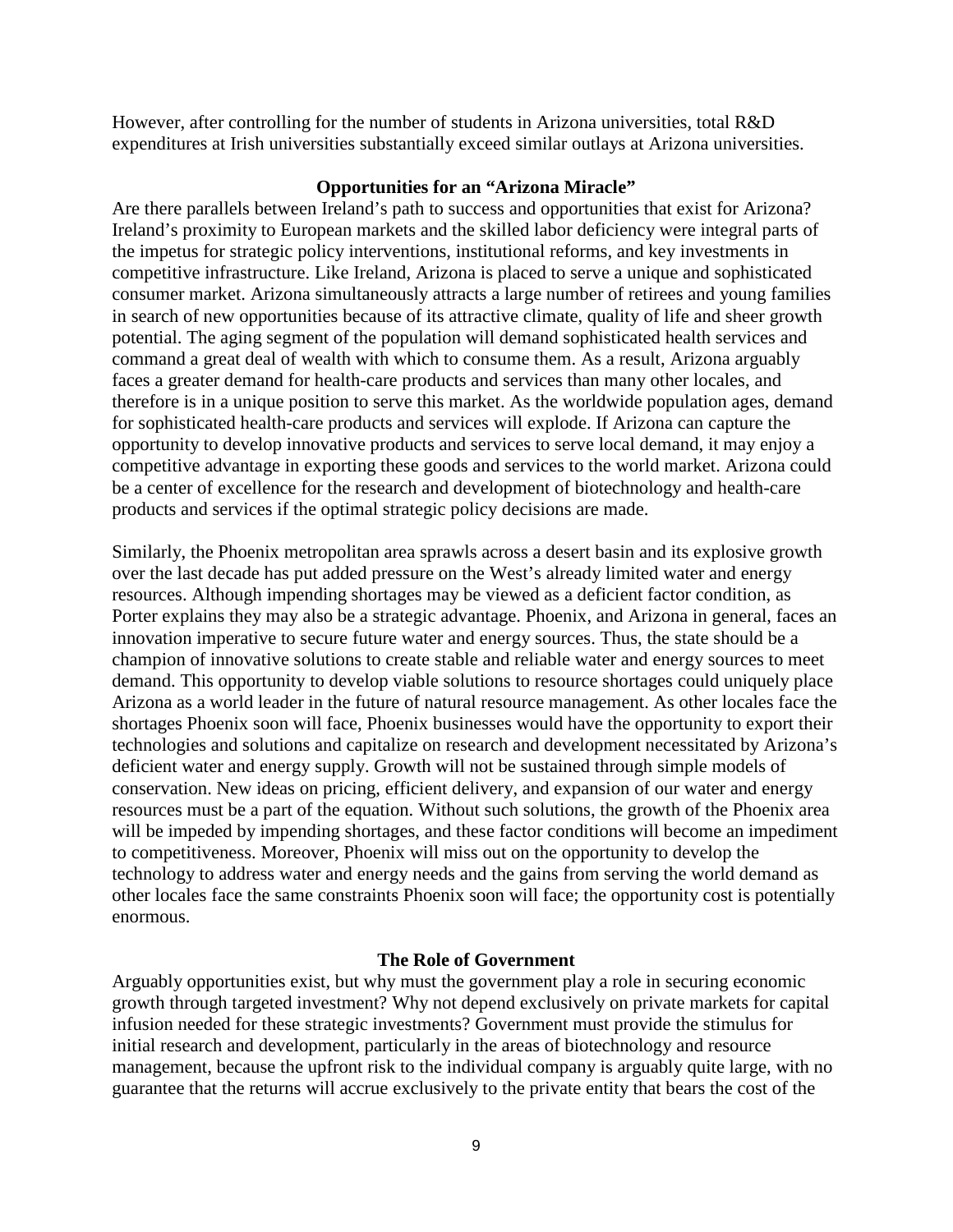investment. In the case of any high-tech product, the risk of competitor imitation or even institutional appropriation of technology is real in many locales. Therefore, barriers to entry for new product development may be quite high. Moreover, in the case of developing solutions to water and energy sources, government for decades has intervened by subsidizing the cost of these resources, keeping prices artificially low. Hence, the natural market forces that would intervene to create the imperative for research and development of solutions are stifled and the market provides sub-optimal quantities of innovations.

If government can act—alone or in public/private partnerships—to provide a stimulus to the business community for research and development, additional private sector investment can be attracted to overcome barriers to entry and reach a tipping point. As with Apple in Ireland, once a critical mass of high quality production is housed in Arizona, the state will become a more attractive investment opportunity and other corporations likely will follow. At this point, the role of government becomes that of maintaining the competitive environment and ensuring the supply of high-skilled labor. Additionally, to ensure competitive edge in innovation, the government can play a role in encouraging research partnerships between the universities and corporations to ensure continual innovation. The returns to taxpayers are not only the supply of sophisticated biotech products and services or progress towards securing stable water and energy sources, but also a stream of high quality jobs which will allow Arizona to maintain a healthy rate of growth with an accelerated rate of quality job creation. These gains will continue to accrue as Arizona companies export these products and services to other U.S. and foreign consumers. Strategic investments in the development of thriving biotech and water/energy resource management industries have the potential to help secure a thriving Arizona economy in the future.

The success of biotech and water and energy management products and services does not depend on a convergence in global demand; the world population ages and faces health care needs and the supply of water and energy, although more abundant in some areas than others, is inherently finite. This is why these industries are such solid choices for governmental intervention. Moreover, the consumers of these products and services may indeed be public entities. Key infrastructure components such as water and energy resources are almost universally administered, if not delivered, by public entities around the world; therefore a public/private partnership in the development of these products and services is logical. Moreover, the United States is the only industrialized nation in which health care is not centralized, therefore the same argument holds for biotech services.

The strategy outlined above is not entirely new to Arizona; indeed, certain strategic government investments (Roosevelt Dam, the Central Arizona Project, the Maricopa County freeway system) have historically resulted in handsome returns for the state and proven important in the prosperity Arizona residents enjoy today. However, the federal government was largely responsible for these initiatives, and the state's current posture toward business has supported laissez-faire policies with little effort toward major public/private partnerships. Arguably, we are at a crossroads today. State tax policy has been crafted to provide relief to average residents, leaving many businesses exposed to high rates and others dependent on carefully crafted credit and exemption provisions. Legislators typically have erred on the side of spending reduction, and many do not view government spending as an "investment" in any sense of the word. Just as the Corporatist Social Partnership signals were key for Ireland in the early 1980s, the creation of a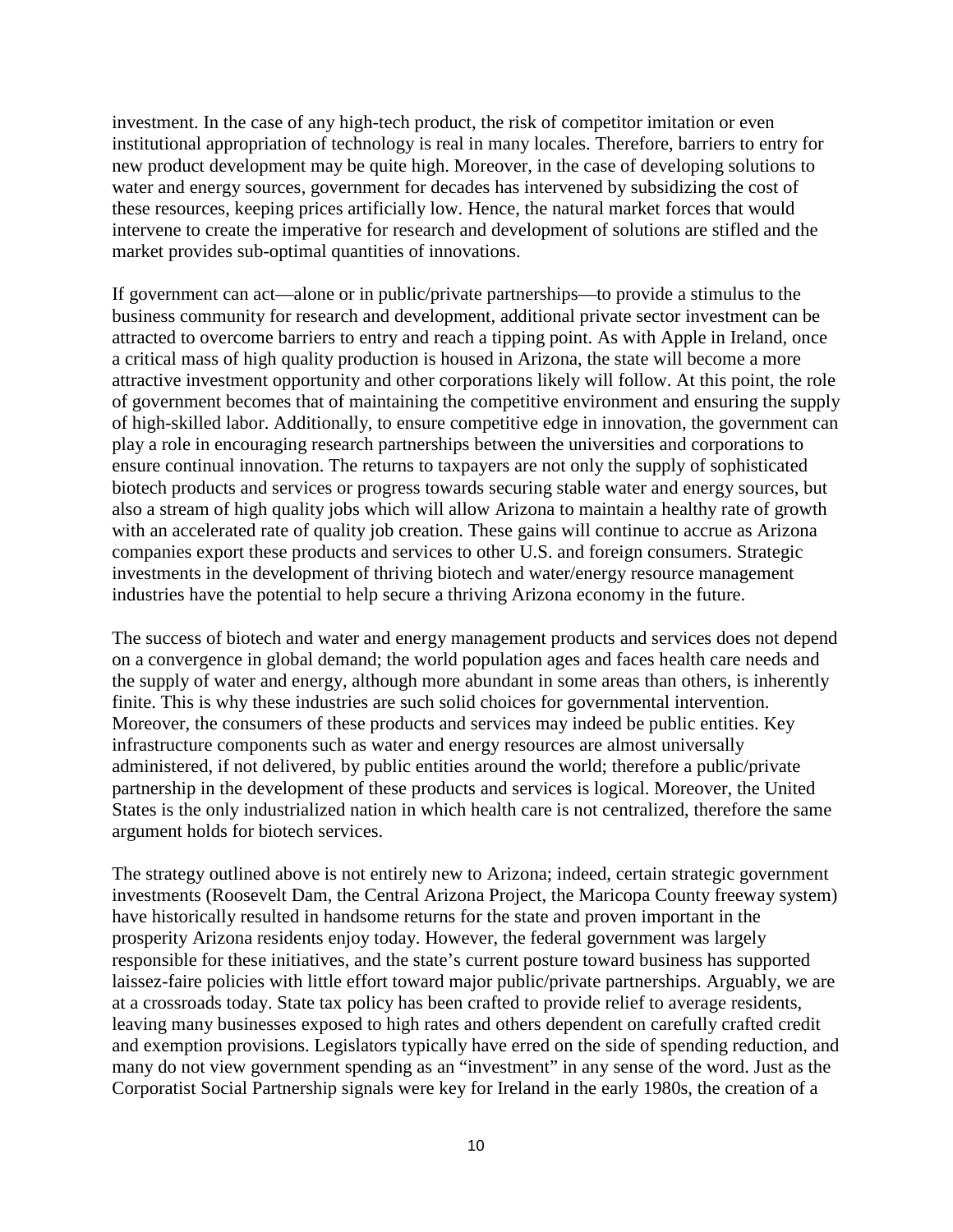strategic public private partnership based on the lessons of the Irish miracle and in Ireland's investment in its economic future, via IDA and Science Foundation Ireland for example, can send an important signal to the business and science communities that a historically conservative state like Arizona recognizes the need for strategic investments that a carefully crafted, funded and controlled public private partnership models can offer.

Arguably, Ireland is better positioned today to reap the benefits of an investment in science and technology than is Arizona, but in the mid-1980s Ireland was hardly the likely candidate for reaping returns on the investments in its infrastructure that it undertook. But the investment did pay off for Ireland, transforming the country from a slow-growth trajectory entrenched in an agrarian society to a booming high-technology manufacturing economy that has become the aspirant peer of many countries/regions. Similarly, strategic investments offer Arizona the opportunity to change its growth trajectory while providing an infrastructure in water policy, energy and the biosciences that will be essential to ensure that the rapid growth likely to continue over the next 50-100 years in our state will not erode our standard of living. Further, the creation of this infrastructure will lead to the development of innovative products, services, and solutions that can be exported to meet world demand and continue to yield positive returns to Arizona businesses and residents.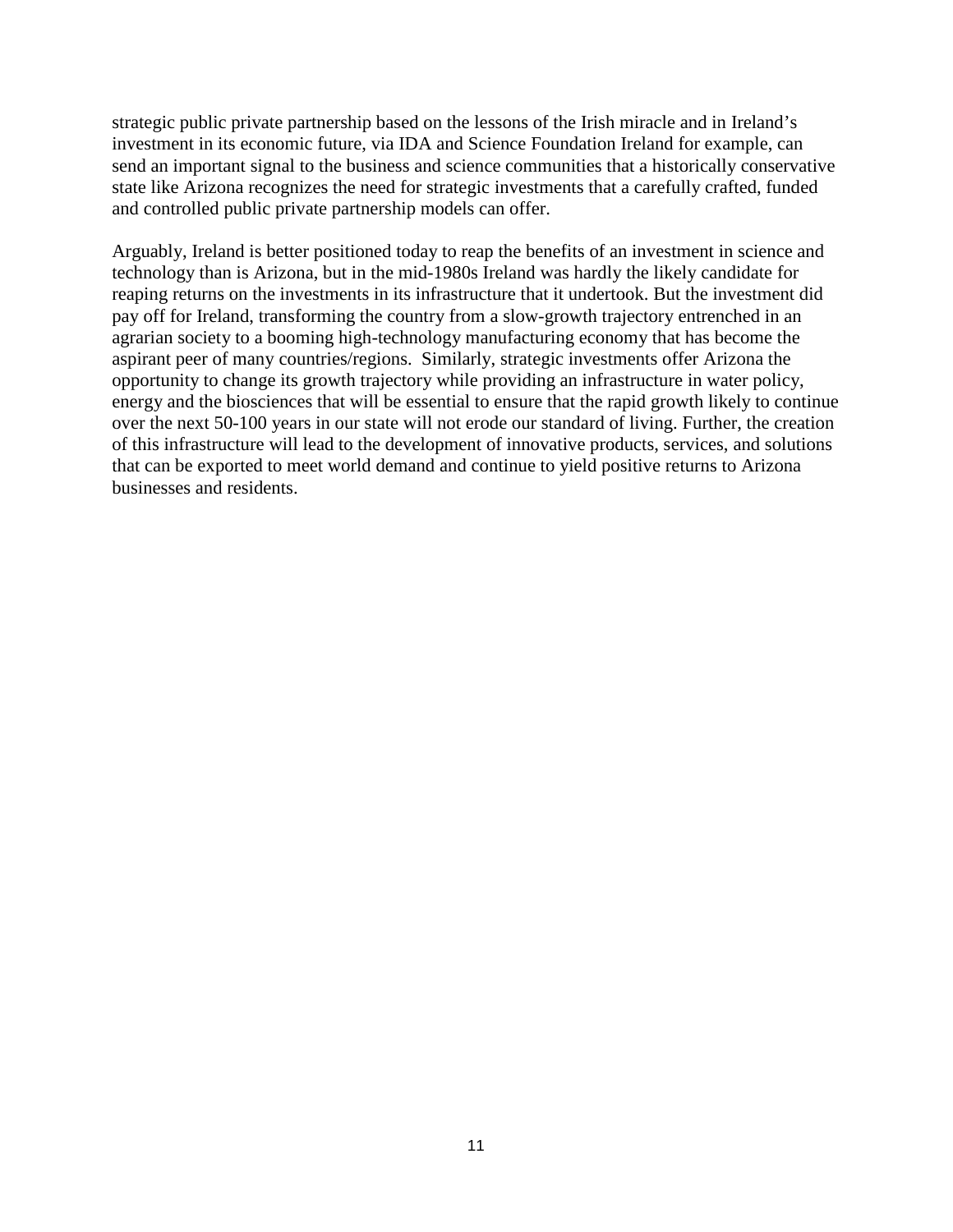#### **CONCLUSIONS**

Economic convergence was only a matter of time for Ireland. That it happened when it did and in such a short period of time was the result of both thoughtful decision-making on the part of many stakeholders and a favorable set of external economic developments. To continue to achieve rapid economic growth, however, Ireland will not be able to rely on increased labor utilization but must succeed in raising output per worker. This, in turn, will require more entrepreneurial activity and participation higher value-added activities. Ireland will need to participate more in the creation of knowledge and not simply be operational in the application of knowledge-based technologies. The activities undertaken by the Irish Development Authority, and specifically Science Foundation Ireland, are large strides in the right direction.

Arizona, like Ireland in the 1980s, has an opportunity to change its growth trajectory. Arizona can follow Ireland's lead today and pursue the returns that can accrue from strategic investments or continue on its current path. Risks are inherent in both strategies. But the choices Arizonans make today will determine the state's growth trajectory over the next several decades—and the cost of missed opportunities if Arizona maintains the status quo could be enormous. People no doubt move to Arizona because it offers a quality of life superior to their former domiciles. Arguably, Arizona's growth industry is growth itself. To sustain its growth industry, Arizona needs an infrastructure that can simultaneously provide the foundation for individual income growth, improved individual standards of living, and overall growth. With well-designed strategic investments, these can be complementary goals rather than competing outcomes.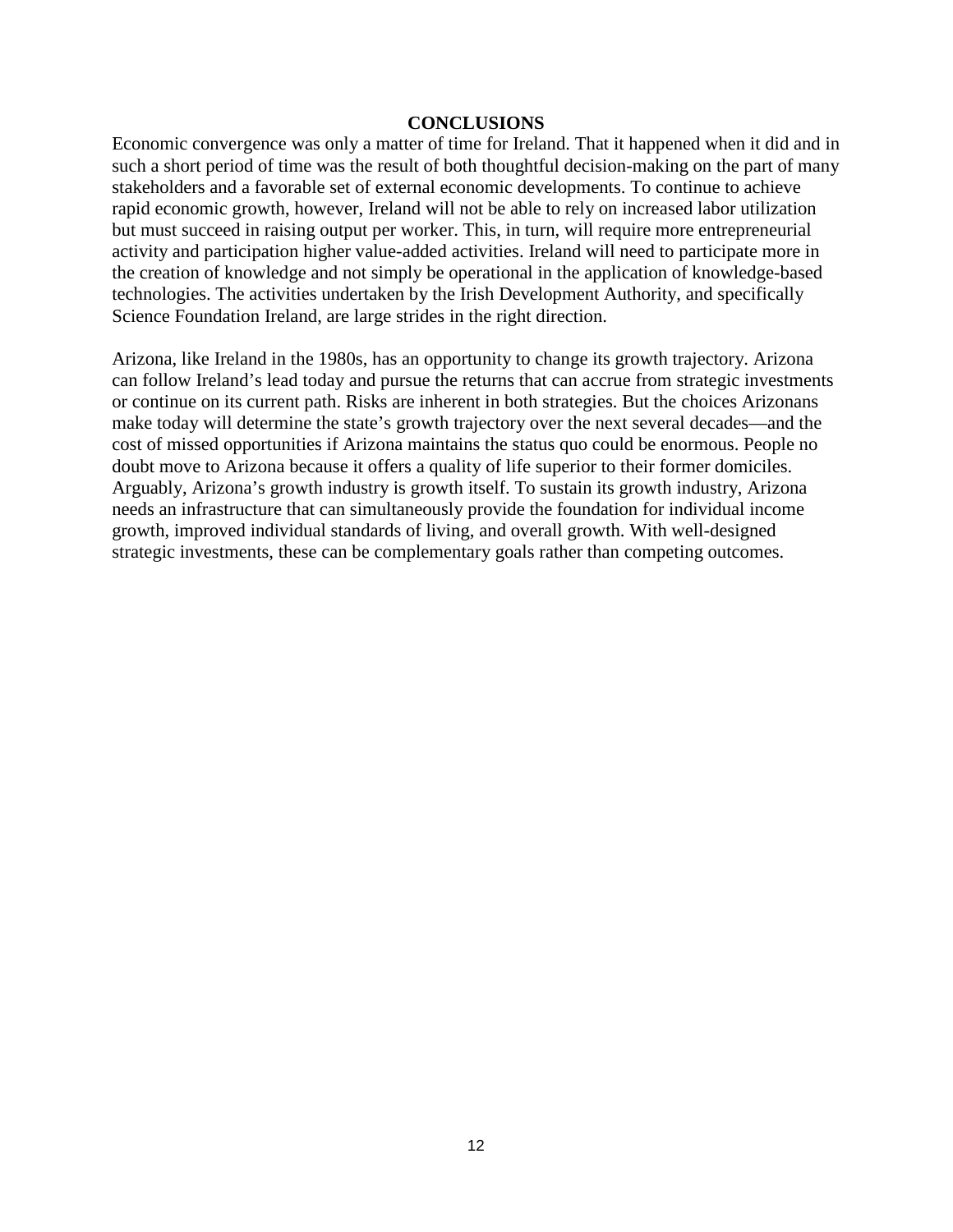### **REFERENCES**

Burnham, James B., "Why Ireland Boomed," *The Independent Review*, Spring 2003, pp. 537-56.

Honohan, Patrick and Brendan Walsh, "Catching Up with the Leaders: The Irish Hare," *Brookings Papers on Economic Activity*, No.1, 2002, pp. 1-77.

"The Luck of the Irish: A Survey of Ireland," *The Economist*, Oct. 16-22, 2004.

Porter, M. E. (1990). *The Competitive Advantage of Nations*. New York, The Free Press.

Porter, M. E. (1998). "Clusters and Competition: New Agendas for Companies, Governments, and Institutions." *Michael E. Porter on Competition*. Boston, Harvard Business School Publishing**:** pp. 197-288.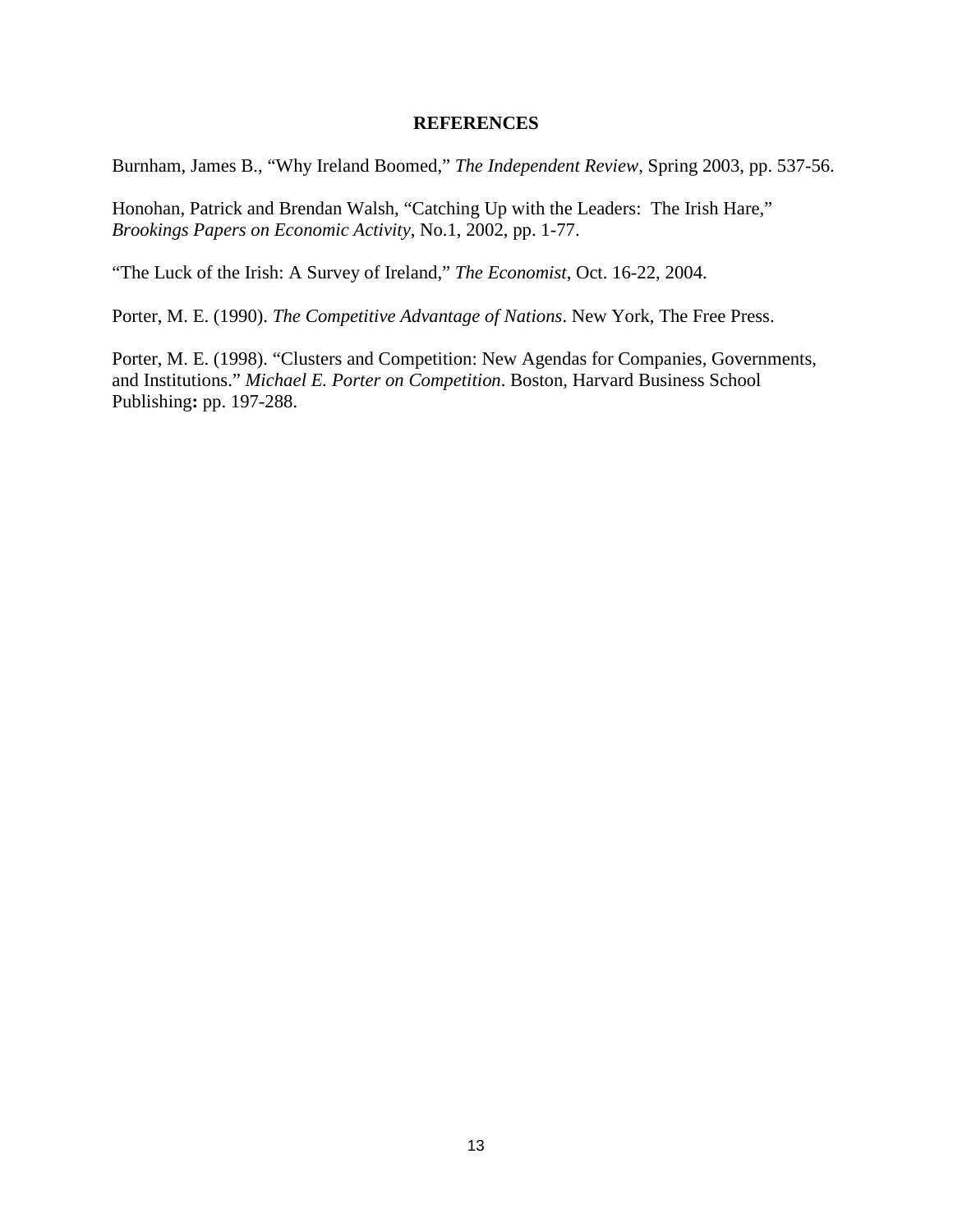# **Table 1**

# **Population in 2002**

|                 |             | (thousands) |                  |
|-----------------|-------------|-------------|------------------|
|                 | 1986        | 2002        | Avg Ann % Growth |
| Ireland         | 3.443 3.917 |             | 0.76%            |
| Arizona         |             | 3.317 5,456 | 2.97%            |
| Maricopa County |             | 1.800 3.295 | 3.62%            |
|                 |             |             |                  |

#### **Net Migration in 2002**

|         | (thousands) |
|---------|-------------|
| Ireland | 41.3        |
| Arizona | 66.5        |

Sources: Central Statistics of Ireland and U.S. Census Bureau.

# **Table 2**

# **Value of GNP at Current Market Prices**

(millions of current Euros or equivalent in 1985) **1985 2003 Avg Ann % Chg** Ireland 21,091€ 109,800 € 9.60%

# **Value of GDP**

## **at Current Market Prices**

(millions of current Euros or equivalent in 1985) **1985 2003 Avg Ann % Chg** Ireland 23,587€ 135,200 € 10.19%

#### **Gross State Product**

(millions of current dollars) **1985 2003 Avg Ann % Chg** Arizona \$50,080 \$182,208 7.44%

Sources: Ireland – Budgetary and Economic Statistics 2004; Arizona – U.S. Bureau of Economic Analysis.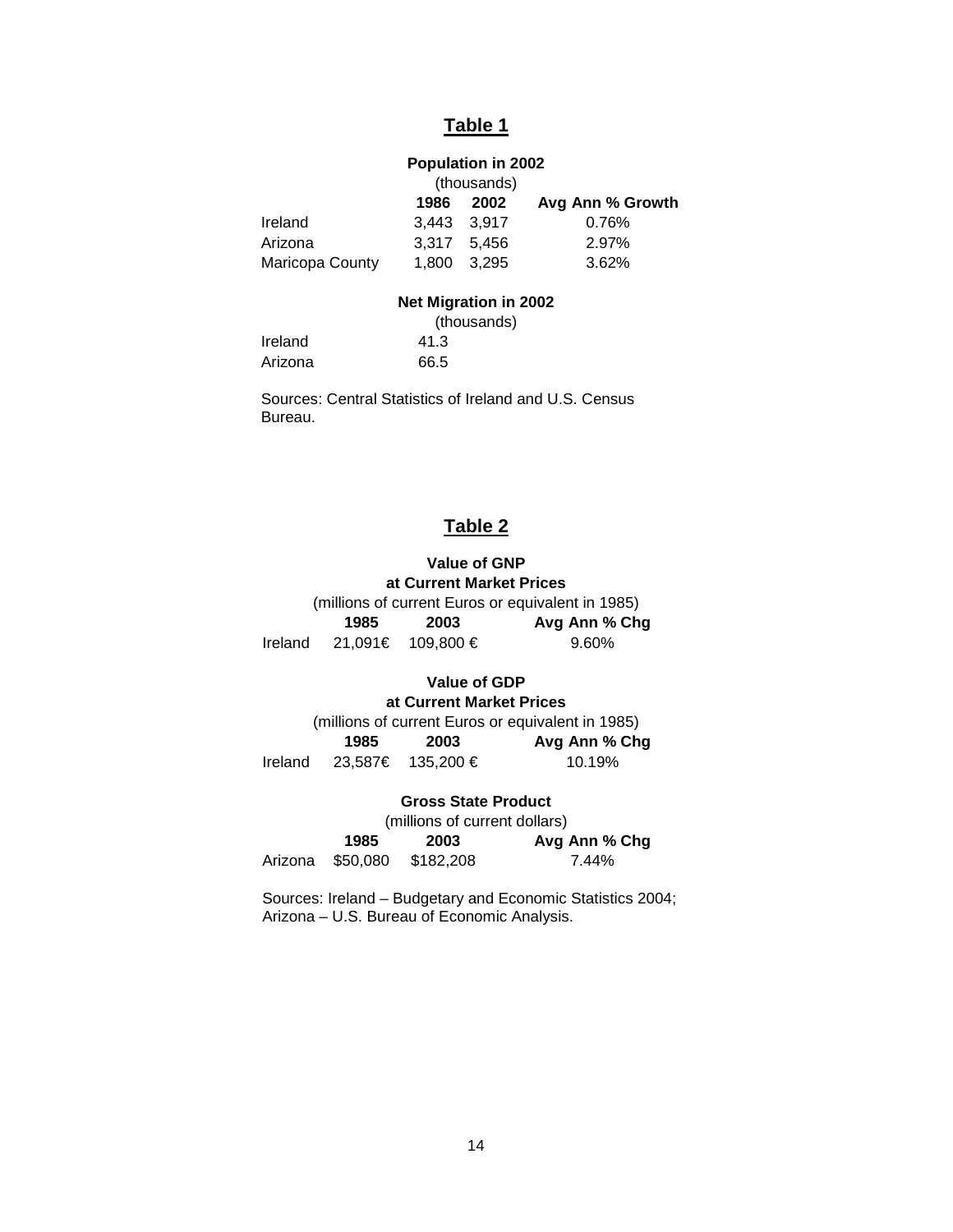# **Table 3**

|                               |         | <b>GNP per Head</b>         |                                           |         |                             | <b>Gross State Product per population</b> |                                 |
|-------------------------------|---------|-----------------------------|-------------------------------------------|---------|-----------------------------|-------------------------------------------|---------------------------------|
| <b>Constant (1995) Prices</b> |         |                             |                                           |         | <b>Constant 1995 prices</b> |                                           |                                 |
|                               |         | Euros or equivalent in 1985 |                                           |         |                             | <b>Dollars</b>                            |                                 |
|                               | 1985    | 2002                        | Avg<br><b>Annual</b><br>Rate of<br>Change |         | 1985                        | 2003                                      | Avg<br>Annua<br>Rate o<br>Chang |
| Ireland                       | 8,324 € | 18,986 €                    | 4.97%                                     | Arizona | \$22,383                    | \$28,372                                  | 1.33%                           |

|     | <b>GNP per Head</b>   |                                           | <b>Gross State Product per population</b> |         |          |          |                                           |
|-----|-----------------------|-------------------------------------------|-------------------------------------------|---------|----------|----------|-------------------------------------------|
|     | stant (1995) Prices   |                                           | <b>Constant 1995 prices</b>               |         |          |          |                                           |
|     | or equivalent in 1985 |                                           | <b>Dollars</b>                            |         |          |          |                                           |
| 85  | 2002                  | Avg<br><b>Annual</b><br>Rate of<br>Change |                                           |         | 1985     | 2003     | Avg<br><b>Annual</b><br>Rate of<br>Change |
| 24€ | 18,986 €              | 4.97%                                     |                                           | Arizona | \$22,383 | \$28,372 | 1.33%                                     |

| <b>GNP per Person at Work</b> |          |                             |                                           | <b>GSP per Employed Person</b> |                             |                |                                           |
|-------------------------------|----------|-----------------------------|-------------------------------------------|--------------------------------|-----------------------------|----------------|-------------------------------------------|
| <b>Constant (1995) Prices</b> |          |                             |                                           |                                | <b>Constant 1995 prices</b> |                |                                           |
|                               |          | Euros or equivalent in 1985 |                                           |                                |                             | <b>Dollars</b> |                                           |
|                               | 1985     | 2002                        | Avq<br><b>Annual</b><br>Rate of<br>Change |                                | 1985                        | 2003           | Avg<br><b>Annual</b><br>Rate of<br>Change |
| Ireland                       | 27,308 € | 44,233 €                    | 2.88%                                     | Arizona                        | \$55,800                    | \$69,385       | 1.22%                                     |

Sources: Ireland – Budgetary and Economic Statistics, 2004; Arizona – U.S. Bureau of Economic Analysis and Arizona Department of Economic Security.

## **Table 4 Estimated Total Labor Force and Number of Persons at Work in the Main Branches of Economic Activity**

| (thousands)                                     |       |       |                     |  |  |  |  |
|-------------------------------------------------|-------|-------|---------------------|--|--|--|--|
| <b>Ireland</b>                                  |       |       |                     |  |  |  |  |
| <b>Branch of Activity</b>                       | 1985  | 2003  | Avg Ann Rate of Chg |  |  |  |  |
| Industry                                        | 306   | 493   | 2.68%               |  |  |  |  |
| <b>Services</b>                                 | 602   | 1,173 | 3.78%               |  |  |  |  |
| Total (non-ag) at Work                          | 908   | 1,666 | 3.43%               |  |  |  |  |
|                                                 |       |       |                     |  |  |  |  |
| 1985 presented on PES Basis mid-April each year |       |       |                     |  |  |  |  |
| 2003 presented on ILO Basis, March-May          |       |       |                     |  |  |  |  |
|                                                 |       |       |                     |  |  |  |  |
| Arizona                                         |       |       |                     |  |  |  |  |
| <b>Branch of Activity</b>                       | 1985  | 2004  | Avg Ann Rate of Chg |  |  |  |  |
| Industry                                        | 305   | 371   | 1.04%               |  |  |  |  |
| <b>Services</b>                                 | 972   | 1,966 | 3.78%               |  |  |  |  |
| Wage and Salary Empl. (non-ag)                  | 1,277 | 2,337 | 3.23%               |  |  |  |  |

Sources: Ireland – Budgetary and Economic Statistics, 2004; Arizona – Arizona Department of Economic Security, October 2004.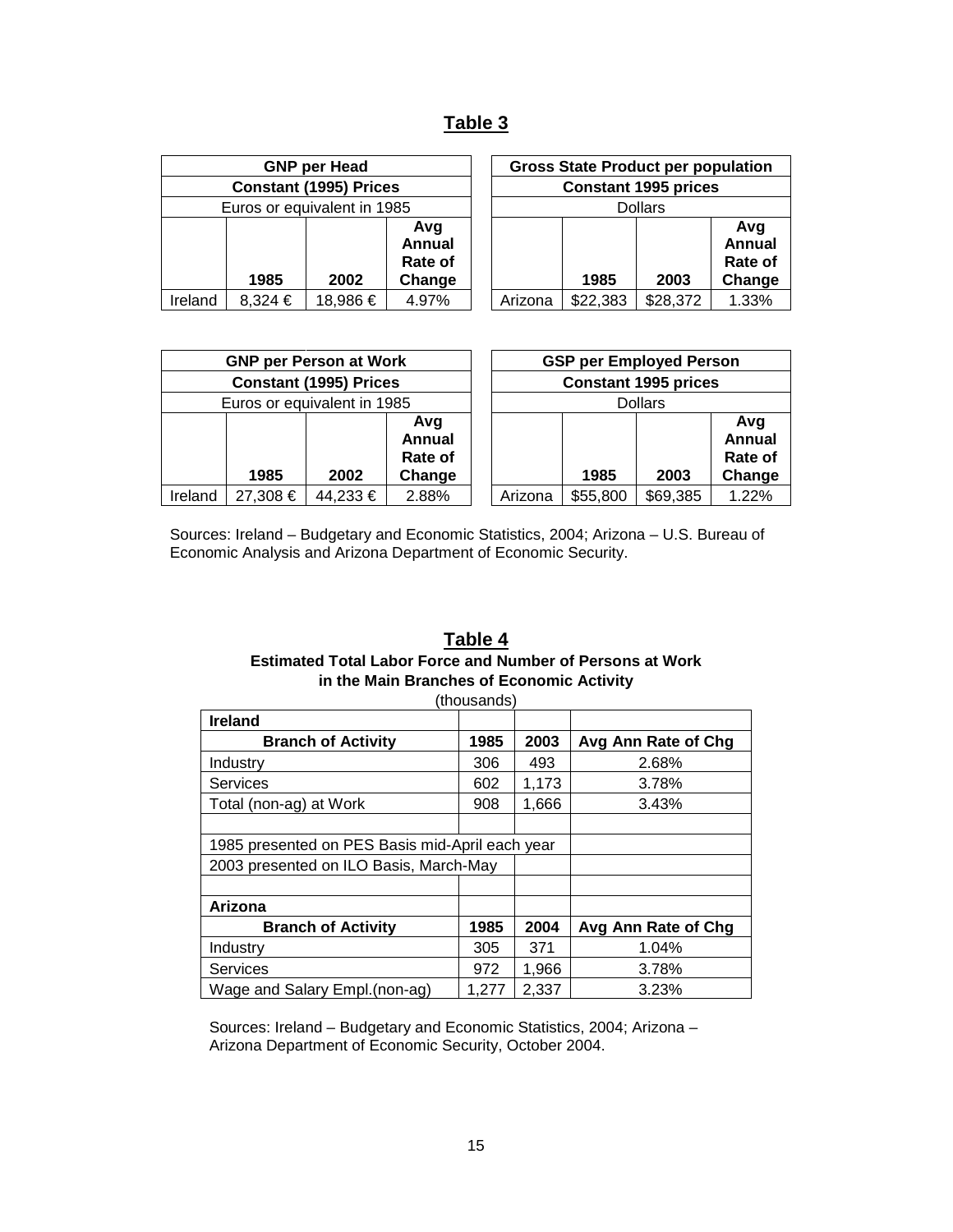# **Table 5**

|         | <b>Unemployment Rates</b> |      |  |
|---------|---------------------------|------|--|
|         | 1988                      | 2003 |  |
| Ireland | 16.3                      | 4.4  |  |
| Arizona | 6.3                       | 5.6  |  |

Ireland 2003 data is based on March-May quarterly data. Sources: Ireland – Budgetary and Economic Statistics 2004; Arizona – U. S. Bureau of Labor Statistics.

# **Table 6**

|         | <b>Trade Union Participation Rates</b> |      |         |                |  |  |  |  |
|---------|----------------------------------------|------|---------|----------------|--|--|--|--|
|         | 1980                                   | 2000 | %Cha    | % Point Change |  |  |  |  |
| Ireland | 57                                     | .38  | $-33\%$ | 19             |  |  |  |  |
| U.S.    | 22                                     | 13   | $-41%$  | a              |  |  |  |  |

Source: www.usatoday.com/money/world/2004-11-10-eurolabor\_x.htm

#### **Table 7 Public Direct Expenditures for Education** as a Percent of GDP, 1999

| Ireland | 4.3% |
|---------|------|
| U.S.    | 5.2% |

Source: NCES International Comparisons of Education, http://nces.ed.gov/pubs2003/2003060f.pdf

## **Table 7a Bachelor's Degree Recipients**

as a Percentage of Population of Theoretical Age of Graduation, 1999 Ireland 26.0% U.S. 33.2%

Source: NCES International Comparisons of Education, http://nces.ed.gov/pubs2003/2003060f.pdf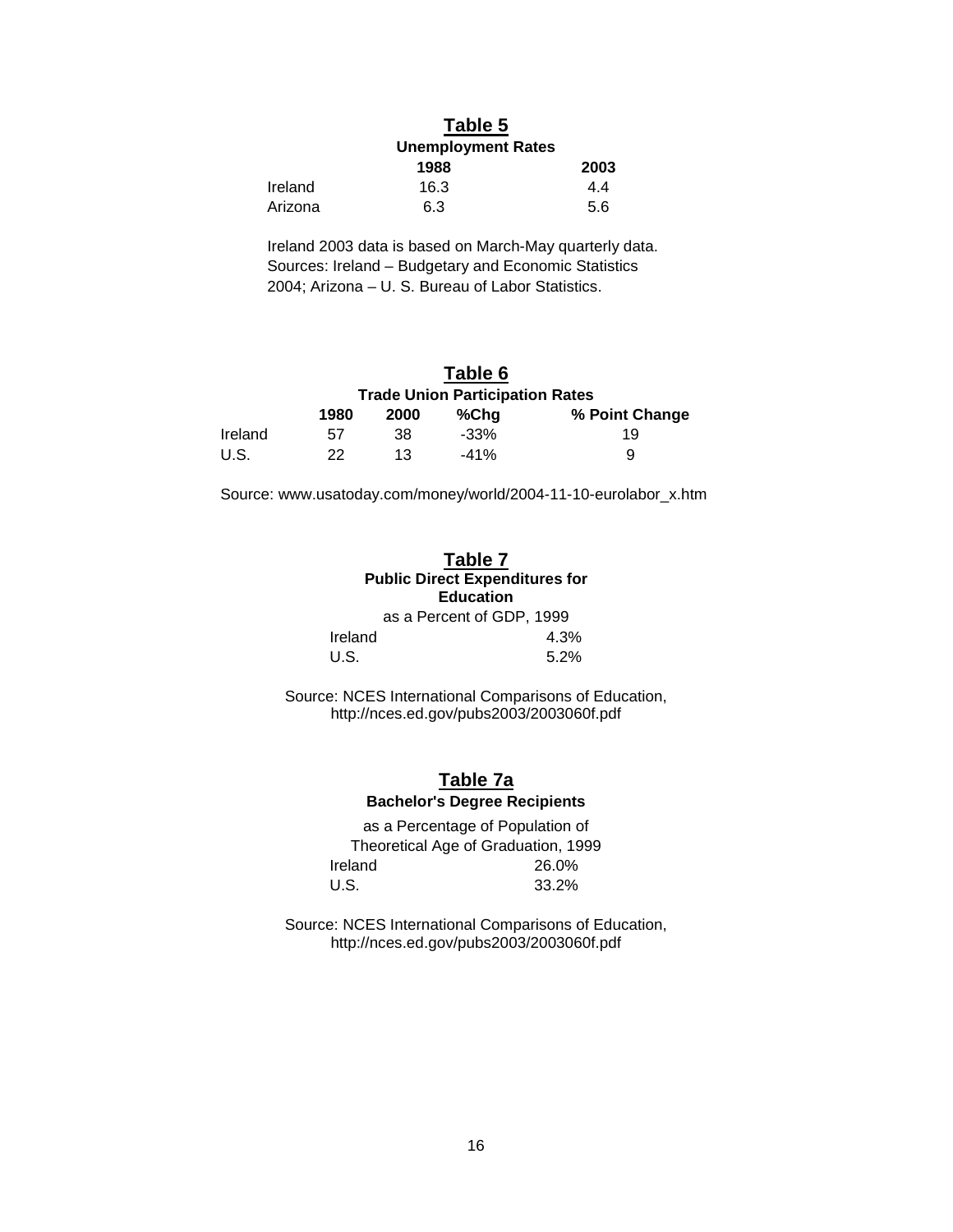## **Table 7b**

### **Number of Bachelor's Degree Recipients**

per 100 persons of the theoretical age of graduation

|         | 1989 | 1999 | Avg Ann % Chg |
|---------|------|------|---------------|
| Ireland | 164  | 26.0 | 4.72%         |
| U.S.    | 27.3 | 33.2 | 1.98%         |

Source: NCES International Comparisons of Education, http://nces.ed.gov/pubs2003/2003060f.pdf

# **Table 7c**

| Percent of Bachelor's Degrees Awarded in Science |      |      |               |  |
|--------------------------------------------------|------|------|---------------|--|
|                                                  | 1985 | 1999 | Avg Ann % Chg |  |
| Ireland                                          | 28.8 | 25.8 | $-0.78\%$     |  |
| U.S.                                             | 21.7 | 174  | $-1.57\%$     |  |

Source: NCES International Comparisons of Education, http://nces.ed.gov/pubs2003/2003060f.pdf

#### **Table 7d**

# **Percent of Graduate Degrees Awarded in Science**

|         | 1985 | 1999 | Avg Ann % Chg |
|---------|------|------|---------------|
| Ireland | 31.4 | 24.8 | -1.67%        |
| U.S.    | 13.5 | 13.7 | $0.11\%$      |

Source: NCES International Comparisons of Education, http://nces.ed.gov/pubs2003/2003060f.pdf

## **Table 7e**

## **College Degree Granting Institutions Enrollment**

### per 1,000 population

|         | 1992 | 1999 |
|---------|------|------|
| Arizona | 276  | 326  |

Source: U.S. Census Bureau, Statistical Abstract of the United States.